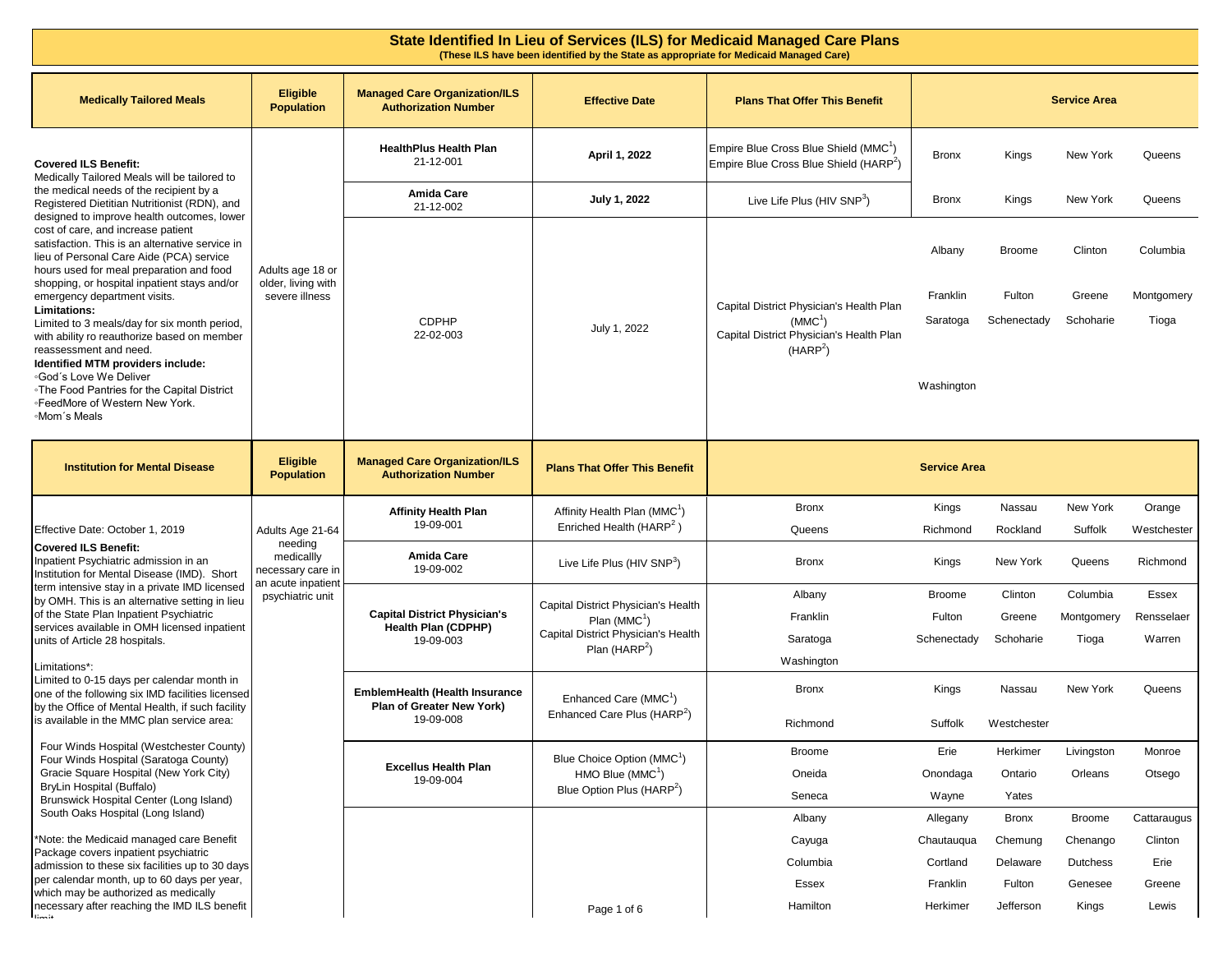| <b>Institution for Mental Disease</b>                                                       | Eligible<br><b>Population</b> | <b>Managed Care Organization/ILS</b><br><b>Authorization Number</b>                  | <b>Plans That Offer This Benefit</b>                                                                       |              | <b>Service Area</b> |               |            |                        |
|---------------------------------------------------------------------------------------------|-------------------------------|--------------------------------------------------------------------------------------|------------------------------------------------------------------------------------------------------------|--------------|---------------------|---------------|------------|------------------------|
| limit.                                                                                      |                               | <b>Fidelis Care (New York Quality</b><br><b>Healthcare Corporation)</b><br>19-09-013 | Fidelis Care (MMC <sup>1</sup> )<br>Healthier Life (HARP <sup>2</sup> )                                    | Livingston   | Madison             | Monroe        | Montgomery | Nassau                 |
|                                                                                             |                               |                                                                                      |                                                                                                            | New York     | Niagara             | Oneida        | Onondaga   | Ontario                |
|                                                                                             |                               |                                                                                      |                                                                                                            | Orange       | Orleans             | Oswego        | Otsego     | Putnam                 |
|                                                                                             |                               |                                                                                      |                                                                                                            | Queens       | Rensselaer          | Richmond      | Rockland   | Saratoga               |
| The services are generally billed under NYS<br>Medicaid rate code 2858: Private Psychiatric |                               |                                                                                      |                                                                                                            | Schenectady  | Schoharie           | Schuyler      | Seneca     | St. Lawrence           |
| Hospitals; or 2896: ALT Care Day, HRF                                                       |                               |                                                                                      |                                                                                                            | Steuben      | Suffolk             | Sullivan      | Tioga      | Tompkins               |
| Level Private Psych<br>Hospital if applicable. Contact the managed                          |                               |                                                                                      |                                                                                                            | Ulster       | Warren              | Washington    | Wayne      | Westchester            |
| care plan for specific billing guidelines.                                                  |                               |                                                                                      |                                                                                                            | Wyoming      | Yates               |               |            |                        |
|                                                                                             |                               | <b>HealthFirst PHSP</b><br>19-09-005                                                 | HealthFirst PHSP (MMC <sup>1</sup> )<br>Personal Wellness Plan (HARP <sup>2</sup> )                        | <b>Bronx</b> | Kings               | Nassau        | New York   | Orange                 |
|                                                                                             |                               |                                                                                      |                                                                                                            | Queens       | Richmond            | Rockland      | Suffolk    | Sullivan               |
|                                                                                             |                               |                                                                                      |                                                                                                            | Westchester  |                     |               |            |                        |
|                                                                                             |                               | Highmark<br>19-09-006                                                                | <b>BlueCross BlueShield of Western</b><br>New York (MMC <sup>1</sup> )                                     | Allegany     | Cattaraugus         | Chautauqua    | Erie       | Genesee                |
|                                                                                             |                               |                                                                                      |                                                                                                            | Niagara      | Orleans             | Wyoming       |            |                        |
|                                                                                             |                               | <b>HealthPlus Health Plan</b><br>19-09-007                                           | Empire Blue Cross Blue Shield<br>(MMC <sup>1</sup> ) Empire Blue Cross Blue<br>Shield (HARP <sup>2</sup> ) | <b>Bronx</b> | <b>Dutchess</b>     | Kings         | Nassau     | New York               |
|                                                                                             |                               |                                                                                      |                                                                                                            | Orange       | Putnam              | Queens        | Rickmond   | Rockland               |
|                                                                                             |                               |                                                                                      |                                                                                                            | Suffolk      | Ulster              | Westchester   |            |                        |
|                                                                                             |                               | <b>Independent Health Association</b><br>(IHA)<br>19-09-009                          | MediSource (MMC <sup>1</sup> )<br>MediSource Connect (HARP <sup>2</sup> )                                  | Erie         |                     |               |            |                        |
|                                                                                             |                               | <b>MetroPlus Health Plan</b><br>19-09-010                                            | MetroPlus Health Plan (MMC <sup>1</sup> )<br>Metroplus Enhanced (HARP <sup>2</sup> )                       | <b>Bronx</b> | Kings               | New York      | Queens     | Richmond               |
|                                                                                             |                               |                                                                                      | Partnership in Care (HIV SNP <sup>3</sup> )                                                                | <b>Bronx</b> | Kings               | New York      | Queens     |                        |
|                                                                                             |                               |                                                                                      |                                                                                                            | Allegany     | <b>Bronx</b>        | <b>Broome</b> |            | Cattaraugus Chautauqua |
|                                                                                             |                               |                                                                                      |                                                                                                            | Chenango     | Cortland            | Erie          | Genesee    | Kings                  |
|                                                                                             |                               | <b>Molina Healthcare of New York</b><br>19-09-011                                    | Molina Healthcare of New York<br>Molina Healthcare Plus<br>$(MMC^1)$<br>(HARP <sup>2</sup> )               | Livingston   | Monroe              | Nassau        | New York   | Onondaga               |
|                                                                                             |                               |                                                                                      |                                                                                                            | Ontario      | Orange              | Orleans       | Queens     | Richmond               |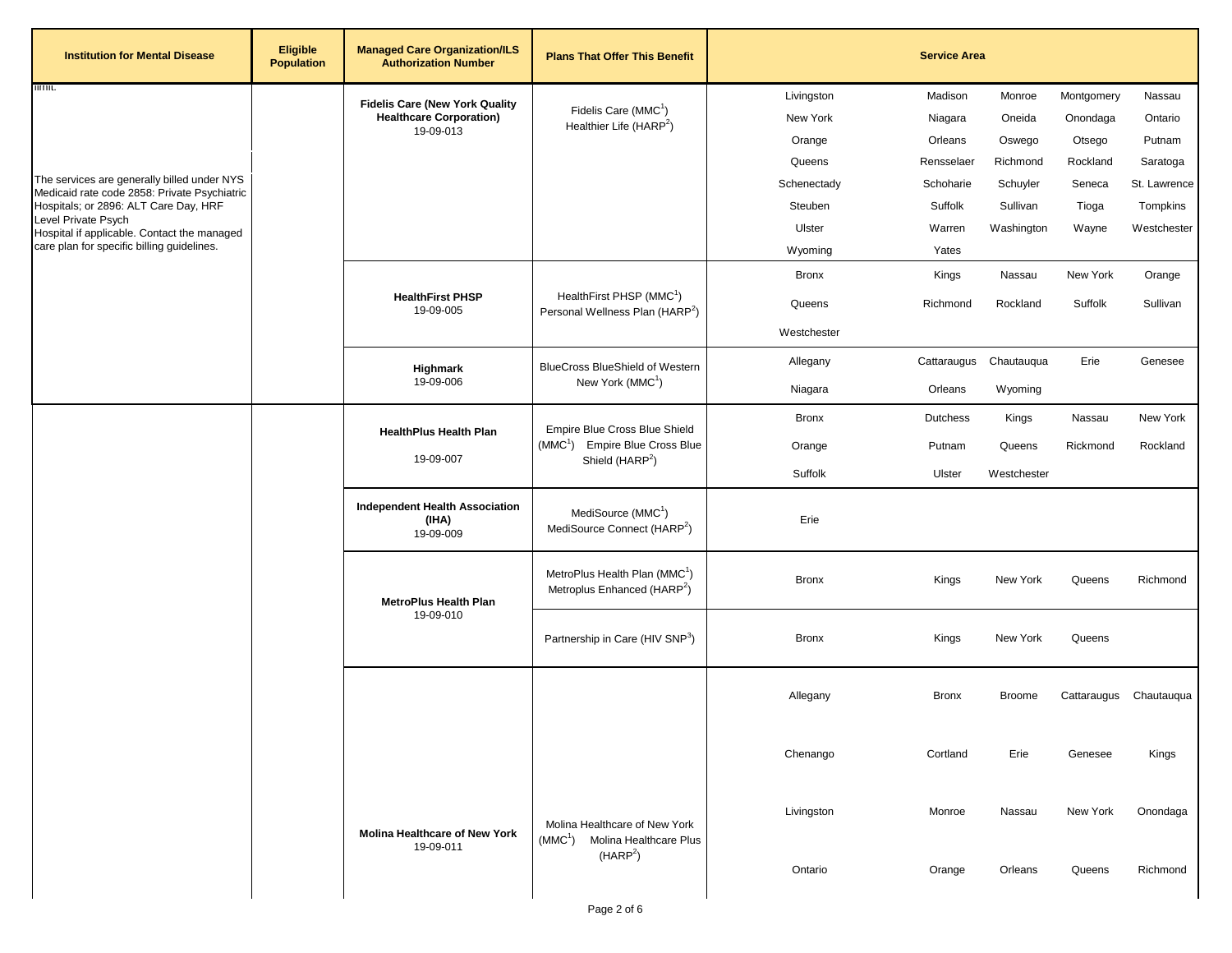| <b>Institution for Mental Disease</b> | <b>Eligible</b><br><b>Population</b> | <b>Managed Care Organization/ILS</b><br><b>Authorization Number</b> | <b>Plans That Offer This Benefit</b>                                                       | <b>Service Area</b> |              |                 |                 |                 |
|---------------------------------------|--------------------------------------|---------------------------------------------------------------------|--------------------------------------------------------------------------------------------|---------------------|--------------|-----------------|-----------------|-----------------|
|                                       |                                      |                                                                     |                                                                                            | Rockland            | Seneca       | Suffolk         | Tioga           | Tompkins        |
|                                       |                                      |                                                                     |                                                                                            | Wayne               | Westchester  | Wyoming         |                 |                 |
|                                       |                                      | <b>MVP Health Plan</b><br>19-09-012                                 | MVP Health Plan (MMC $1$ )<br><b>MVP Harmonious Health Care</b><br>(HARP <sup>2</sup> )    | Albany              | Columbia     | <b>Dutchess</b> | Genesee         | Greene          |
|                                       |                                      |                                                                     |                                                                                            | Jefferson           | Lewis        | Livingston      | Monroe          | Oneida          |
|                                       |                                      |                                                                     |                                                                                            | Ontario             | Orange       | Putnam          | Rensselaer      | Rockland        |
|                                       |                                      |                                                                     |                                                                                            | Saratoga            | Schenectady  | Sullivan        | Ulster          | Warren          |
|                                       |                                      |                                                                     |                                                                                            | Washington          | Westchester  |                 |                 |                 |
|                                       |                                      |                                                                     |                                                                                            | Albany              | <b>Bronx</b> | <b>Broome</b>   | Cayuga          | Chautauqua      |
|                                       |                                      |                                                                     |                                                                                            | Chemung             | Chenango     | Clinton         | Columbia        | <b>Dutchess</b> |
|                                       |                                      |                                                                     |                                                                                            | Erie                | Essex        | Franklin        | Fulton          | Genesee         |
|                                       |                                      |                                                                     | Greene                                                                                     | Herkimer            | Jefferson    | Kings           | Lewis           |                 |
|                                       |                                      | UnitedHealthcare of New York<br>19-09-014                           | UnitedHealthcare Community Plan<br>(MMC <sup>1</sup> )<br>Wellness4Me (HARP <sup>2</sup> ) | Livingston          | Madison      | Monroe          | Nassau          | New York        |
|                                       |                                      |                                                                     |                                                                                            | Niagara             | Oneida       | Onondaga        | Ontario         | Orange          |
|                                       |                                      |                                                                     |                                                                                            | Orleans             | Oswego       | Queens          | Rensselaer      | Richmond        |
|                                       |                                      |                                                                     |                                                                                            | Rockland            | Schenectady  | Seneca          | St. Lawrence    | Suffolk         |
|                                       |                                      |                                                                     | Tioga                                                                                      | Ulster              | Warren       | Wayne           | Westchester     |                 |
|                                       |                                      |                                                                     |                                                                                            | Wyoming             | Yates        |                 |                 |                 |
|                                       |                                      | <b>VNS Choice</b>                                                   | SelectHealth (HIV SNP <sup>3</sup> )                                                       | <b>Bronx</b>        | Kings        | New York        | Queens          | Nassau          |
|                                       | 19-09-015                            |                                                                     | Westchester                                                                                |                     |              |                 |                 |                 |
|                                       |                                      | <b>WellCare of New York</b>                                         | HealthyChoice (MMC <sup>1</sup> )                                                          | Albany              | <b>Bronx</b> | Broome          | <b>Dutchess</b> | Erie            |
|                                       |                                      |                                                                     |                                                                                            | Kings               | Nassau       | New York        | Niagara         | Orange          |
|                                       |                                      | 19-09-016                                                           |                                                                                            | Queens              | Rensselaer   | Richmond        | Rockland        | Schenectady     |
|                                       |                                      |                                                                     |                                                                                            | Schuyler            | Steuben      | Suffolk         | Ulster          |                 |
|                                       |                                      | YourCare Health Plan                                                | YourCare Option (MMC <sup>1</sup> )                                                        | Allegany            | Cattaraugus  | Chautauqua      | Erie            | Monroe          |
|                                       | 19-09-017                            | YourCare Option Plus (HARP <sup>2</sup> )                           | Ontario                                                                                    | Wyoming             |              |                 |                 |                 |

<sup>1</sup>=Medicaid Managed Care

<sup>2</sup>=Health and Recovery Plan

<sup>3</sup>=HIV Special Needs Plan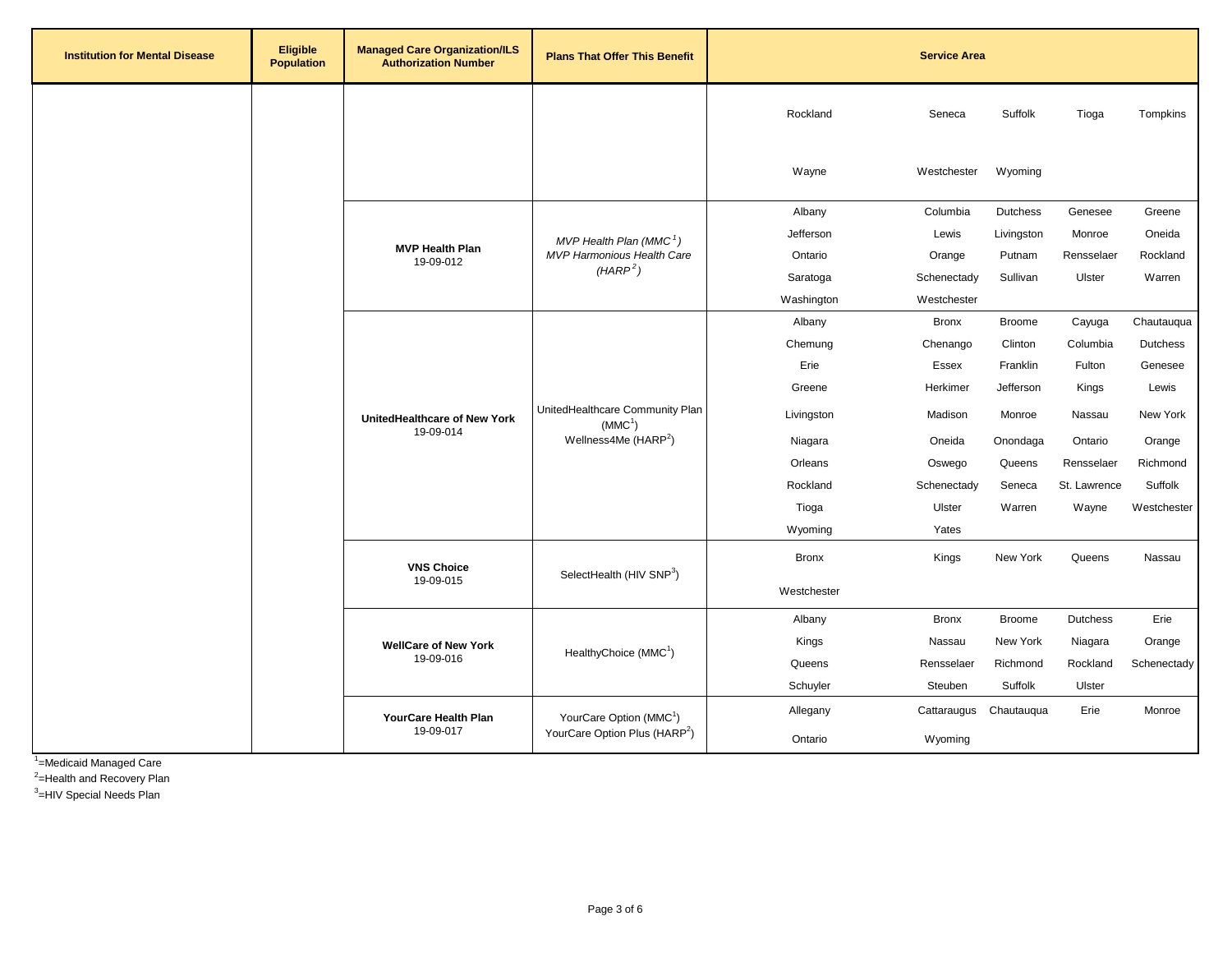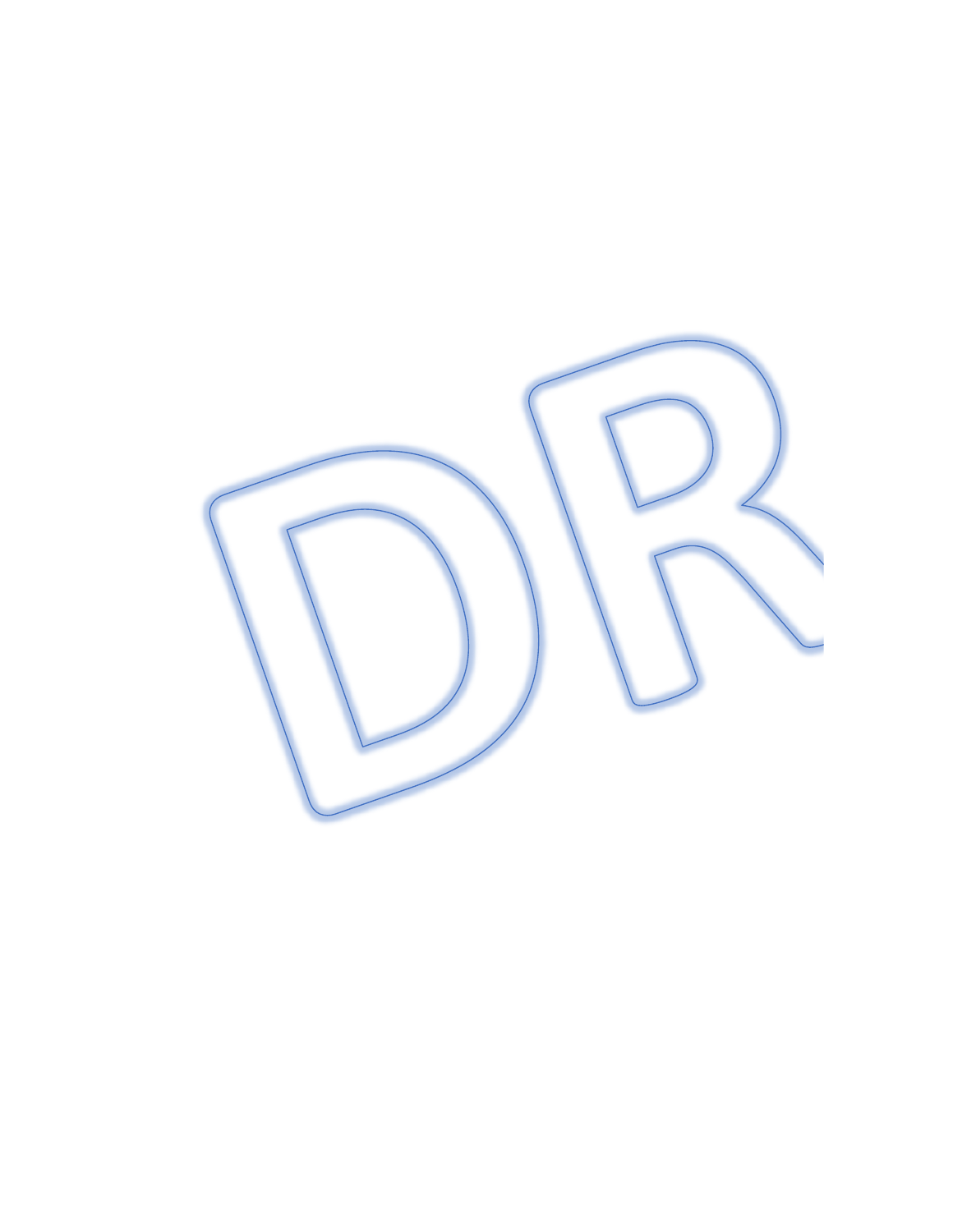